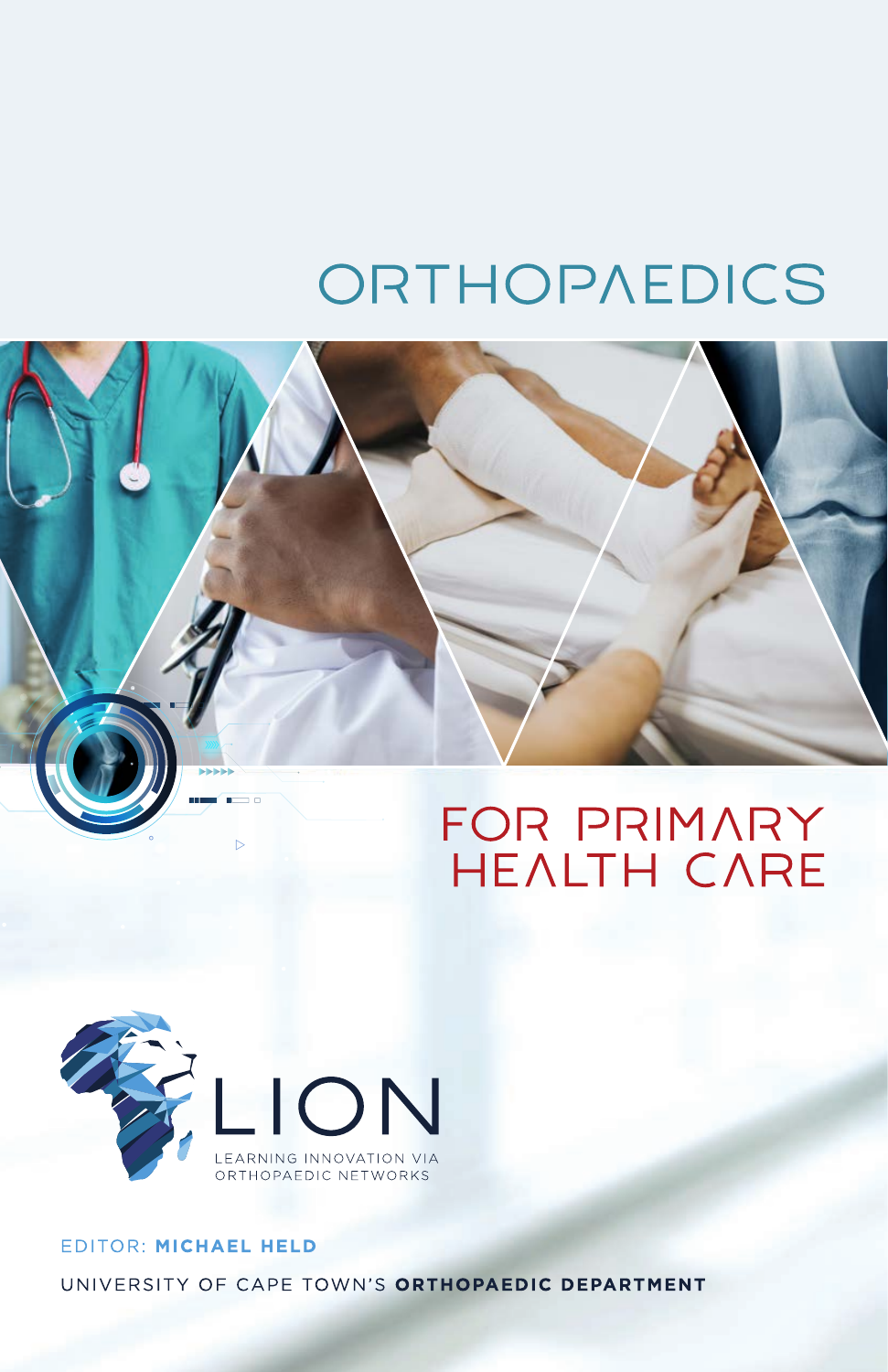# **Ankle and plafond fractures**

#### by Johan le Roux, Michael Held & Stefan Wever

#### **Learning objectives**

- 1. Understand the indications for surgery based on soft tissue and X-Ray assessment.
- 2. Know the conservative management plan for appropriate fractures.
- 3. Understand the significance of the Weber classification with regards to the syndesmosis.
- 4. Exclude occult injuries which are associated with ankle fractures.

#### **Ankle fractures**

When a fracture of the lower limb involves the medial malleolus of the distal tibia, the distal part of the fibula (lateral malleolus) or the posterior part of the distal tibia (posterior malleolus), it is classified as an ankle fracture. A distinction must be made between isolated stable fractures which can be treated conservatively, and unstable fractures, usually caused by a rotational injury, which needs to be treated surgically.

#### **Anatomy**

The ankle consists of the three malleoli discussed above, which form the slot into which the talus fits. Besides the bony anatomy, the soft tissue stabilisers are the lateral collateral ligaments, medial collateral (deltoid) and the anterior and posterior tibiofibular ligaments. If one of these structures is injured in isolation, it is usually a stable injury. If a combination of these structures is damaged, it is an unstable injury where the talus can displace in relation to the tibia.

#### **Clinical evaluation**

The ankle has a poor blood supply and soft tissue coverage, and it is crucial to note any soft tissue damage, such as swelling, abrasions, blisters or open fractures.

In ankle trauma without an obvious fracture, tenderness over the following areas could indicate an occult fracture or tendon tear.

- Medial or lateral malleolus
- The base of the 5<sup>th</sup> metatarsal
- Navicular
- Peroneal tendons around the lateral malleolus
- Tibia-fibular syndesmosis
- Anterior process of the calcaneus

Fractures with obvious displacement or dislocation need to be reduced before Xrays.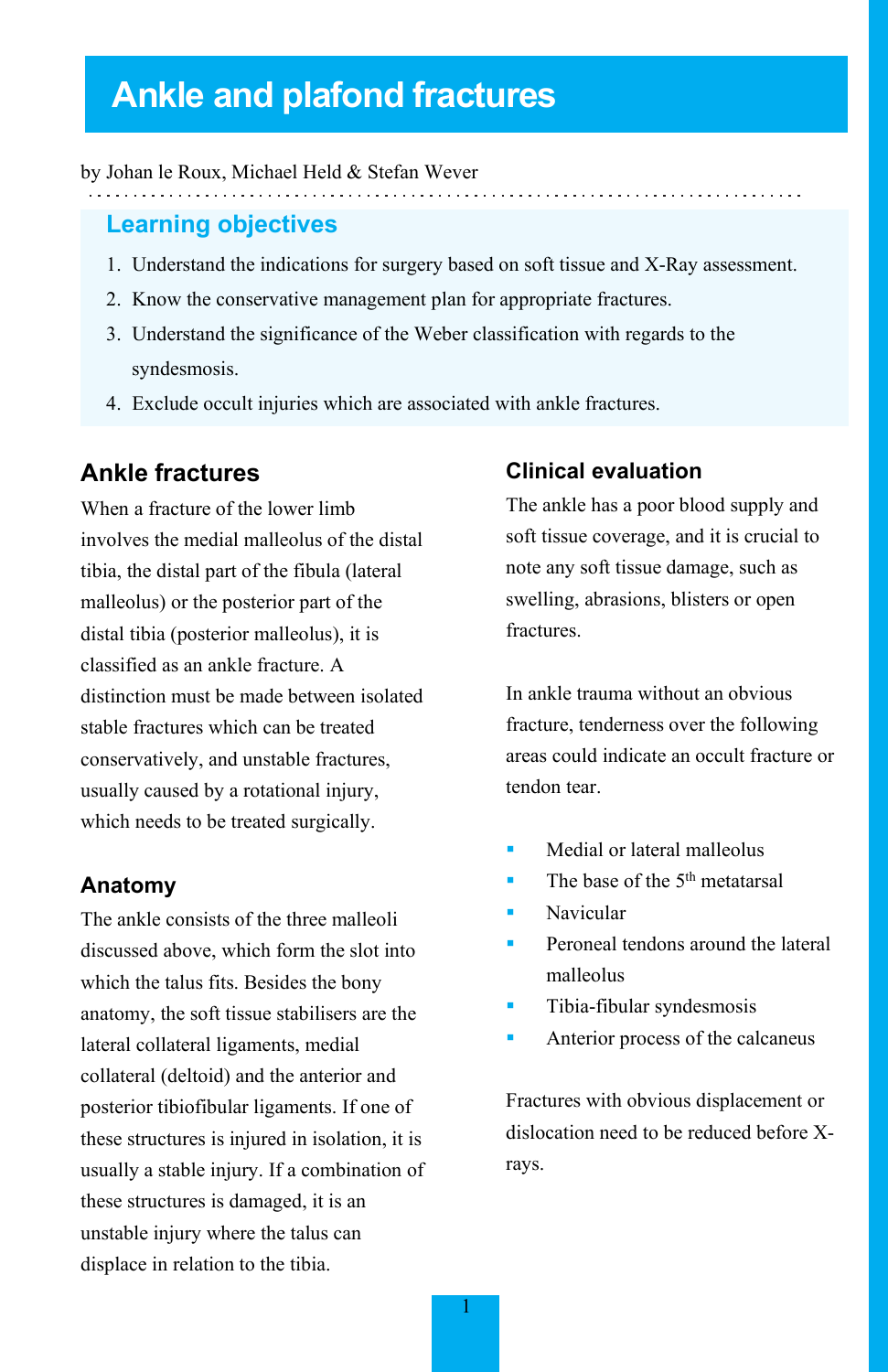

*Clinical picture of an ankle fracture dislocation. Must be reduced urgently prior to doing X-rays. If left untreated will develop an internal pressure sore and convert a closed to an open fracture.*

## **Radiology**

X-rays should include an AP, lateral and mortise view (15o internal rotation). On the mortise view, there should be symmetrical joint space around the talus. The clear medial space should be <4mm. The tibiofibular clear space should be <6mm at a level 1cm proximal to the joint. An X-ray of the whole lower limb should be done to exclude a high fibula fracture.

An external rotation stress radiograph or gravity stress radiograph will assess the integrity of the deltoid ligament (positive if >5mm medial clear space or talar tilt) in unclear cases.

A 'pull-off' injury of the medial malleolus causes a transverse fracture pattern, and a 'push-off' injury causes an oblique or spiral fracture pattern. Rupture of the syndesmosis is assumed when there is separation (diastasis) between the tibia and fibula.

#### **Classification**

There are different classifications with low inter- and intra-observer reliability, but they help to communicate the injuries.

# **Weber classification**

This classifies lateral malleolus fractures according to the level of the fracture concerning the syndesmosis.

#### **Weber A**

The lateral malleolus is fractured below the syndesmosis, which remains intact.

#### **Weber B**

This is the most common type of ankle fracture and causes a transverse fracture of the medial malleolus and oblique fracture of the lateral malleolus at the level of the syndesmosis. Part of the syndesmosis may be ruptured.

#### **Weber C**

The syndesmosis is always ruptured, and the fibula fracture is spiral and a few cm proximal to the ankle joint.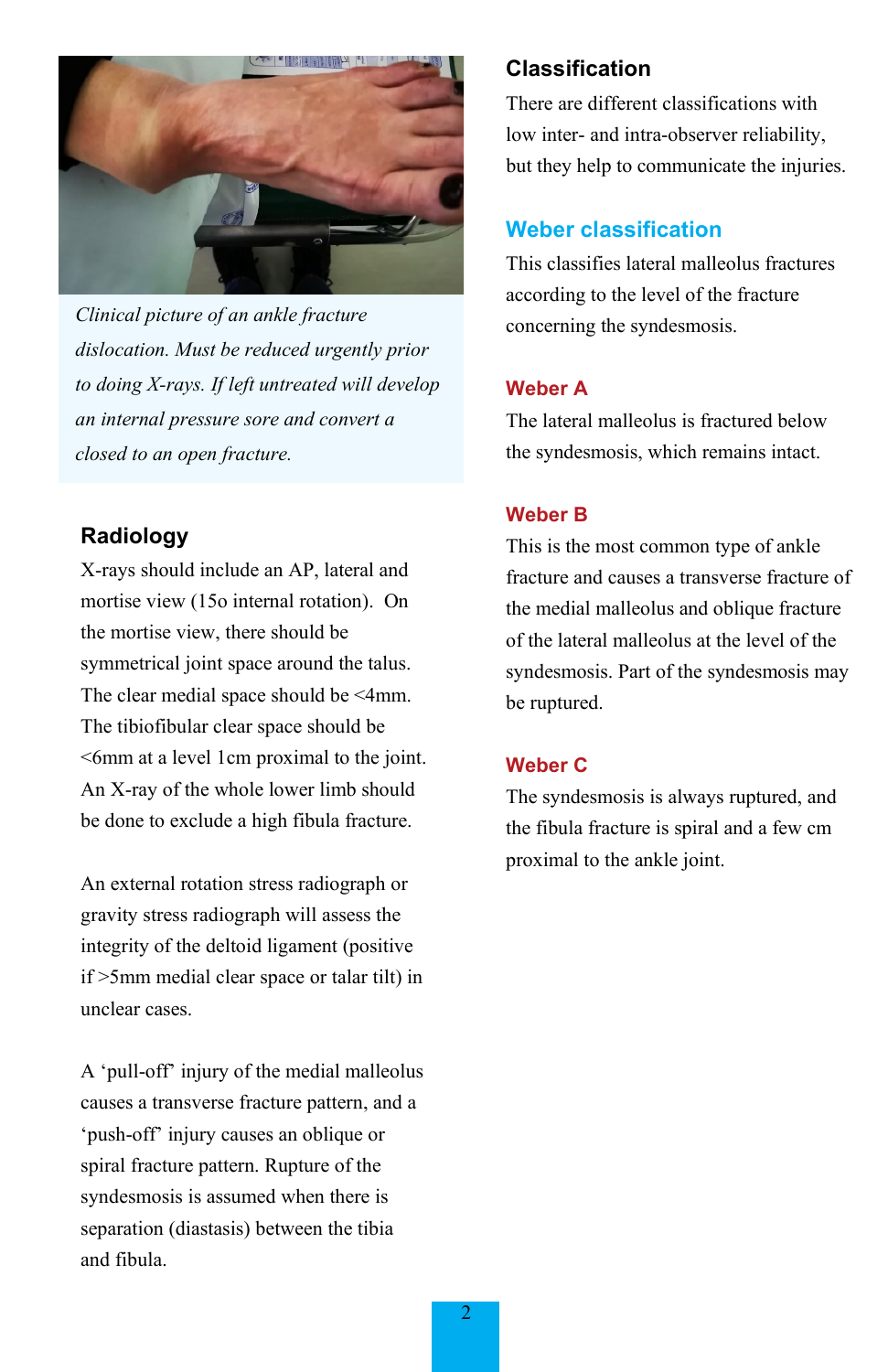

*Example of a Weber C ankle fracture. Associated syndesmosis injury likely and needs fixation.*

#### **Non-operative treatment**

Non-operative treatment is indicated for isolated and stable fractures.

An initial reduction under sedation or general anaesthesia may be done if displaced. The plaster needs to be adequately applied and moulded (see respective chapter). The ankle must be elevated until the swelling subsides. In severely swollen ankles, patients should be admitted for regular soft tissue checks. Otherwise, the patient should be seen in the fracture clinic after two weeks to confirm reduction with a follow-up X-ray. A full circular plaster must be applied once the swelling has subsided until bony union (6–8 weeks).

# **Surgical treatment**

ORIF is necessary when an acceptable reduction cannot be achieved or maintained. This is indicated with:

- Talar shift
- Displaced isolated medial or lateral malleolar fractures.
- Most bimalleolar fractures (needs to be decided on an individual basis by the orthopaedic surgeon).
- Posterior malleolar fracture with >20-25% of joint involved or 2mm step-off.
- Open fractures

The initial reduction and plaster slab must be done at the first presentation to a medical facility. After that, the patient can be referred to an orthopaedic unit.

# **Tibial plafond fractures**

A distal tibia fracture is termed a tibial plafond fracture and not an ankle fracture if it involves more of the tibia than just the posterior malleolus. These fractures are usually not caused by rotation, but by the talus moving upwards, usually at a much greater force than that seen in ankle fractures. Here, soft tissue swelling is often more dangerous than the fracture itself and is best dealt with by urgent orthopaedic referral. Unless it is completely stable and not displaced, these fractures typically require open reduction and fixation.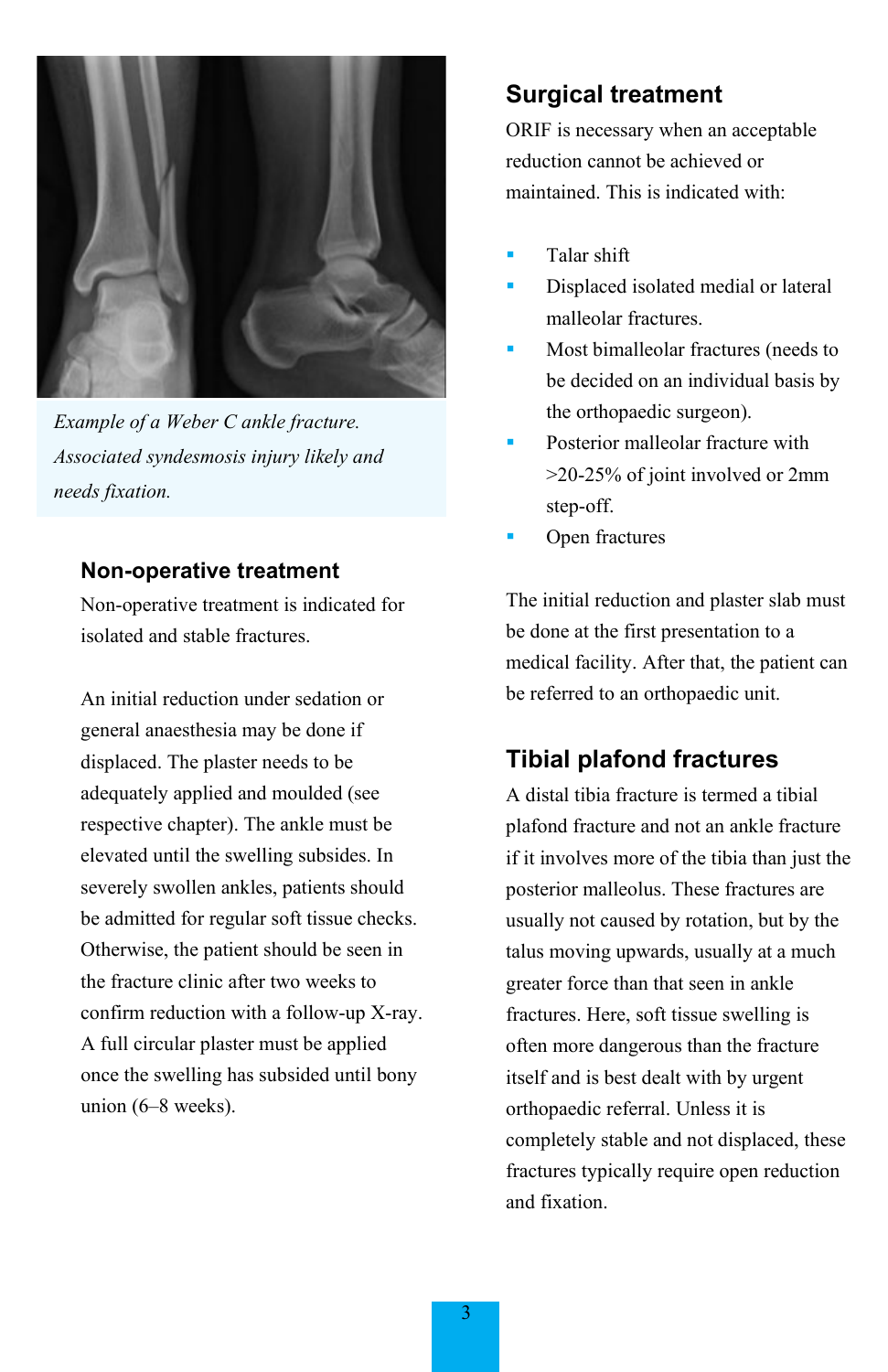## **Assessment**

A 58-year-old female with diabetes presents with a bimalleolar ankle fracture to the ER. The fibula is fractured above the level of the syndesmosis. Management of the injury should include:

- A.Below knee circular cast with crutches for 2 weeks followed by a moonboot for another 4 weeks.
- B. Fixation of the lateral malleolus only and cast application.
- C. Medial and lateral malleolus surgical fixation with immediate weight bearing.
- D.This is a stable injury and can be treated in a cast for 8 weeks.
- E. This is an unstable injury that needs medial and lateral fixation as well as fixation of the syndesmosis followed by casting for 6 to 8 weeks.

#### Answer:

- A.Incorrect moonboot does adequately immobilise fracture.
- B.Incorrect This is an unstable injury with an associated syndesmosis injury that needs surgical fixation.
- C.Incorrect See above answer. After fixation of an ankle fracture 6 weeks of casting is still recommended.
- D.Incorrect Seen answer (B) and (C).
- A. Correct